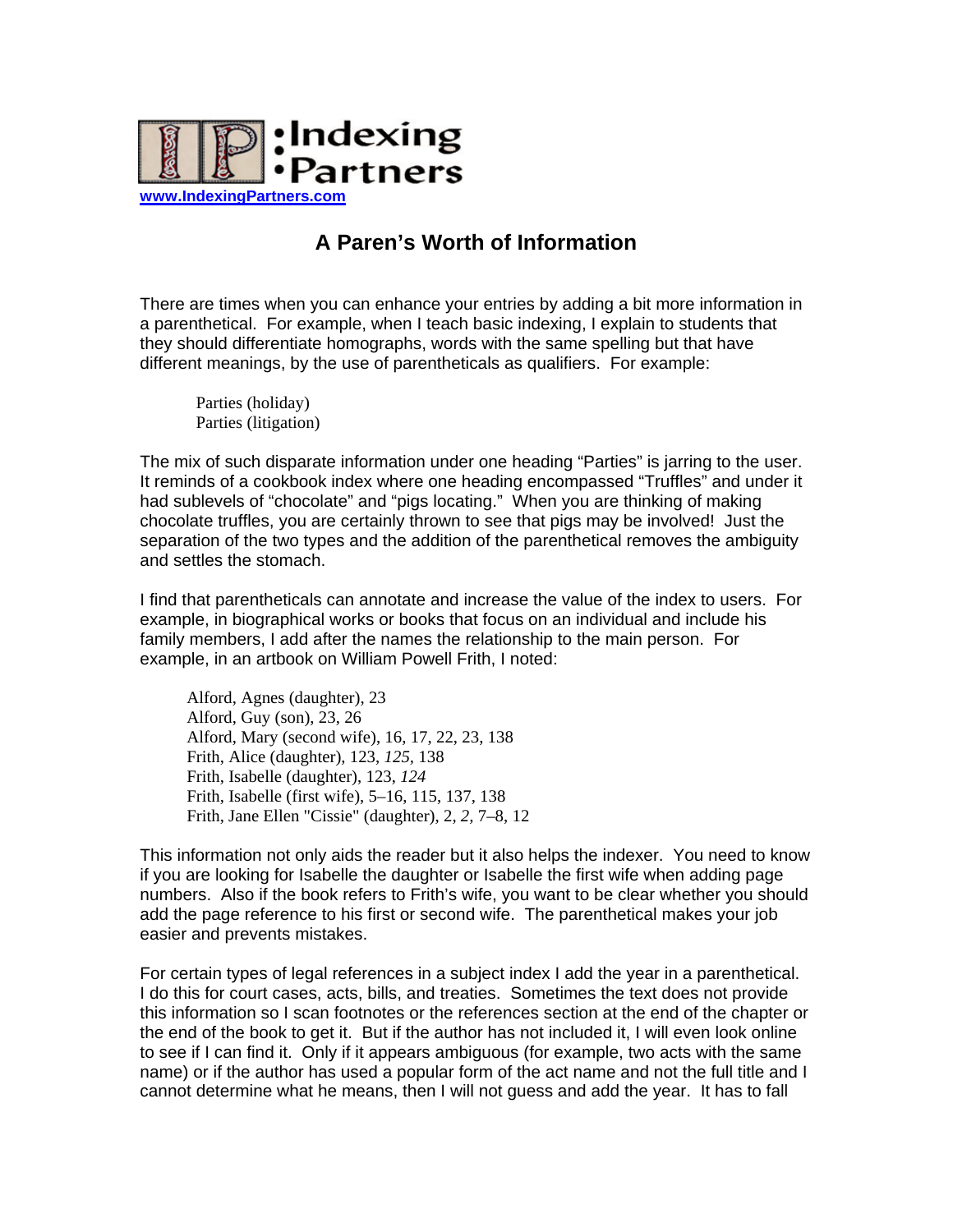into the category of something that I can recognize instantly as the correct document for me to pick up the year from an online search. The clients for whom I work routinely tell me that they appreciate this type of enhancement in the index. Remember that case names should be in italics in the subject index, but when you add the parenthetical year, that appears in regular typeface.

*Adkins v. Children's Hospital* (1923)

In books that involve multiple countries, I will also insert the country after entries that may raise a question for the user. For example, I recently worked on a book covering international airport regulation so after the names of regulatory agencies or the airlines, I added the country if the country name did not appear as part of the agency name. In the examples below, you will see that I have both the acronym for the agency and the country designation in the same parenthetical. Some clients use a style that separates the two items with a semi-colon and others prefer a comma. In either instance, though, the style prefers to have the two elements set off by a defining element of punctuation.

Civil Aviation Authority (CAA, U.K.) National Airport System (NAS, Canada)

In this same book there were also the names of cities and airports that I used parentheticals to indicate their location or status:

 Belfast International (airport) Darwin (Australia) Newcastle (Australia) Newcastle (U.K.) Southend (airport, U.K.)

This location clarification I use very often for developments like

The Willows (Kansas City, Mo.)

It is equally valid to write

The Willows, Kansas City, Mo.

but I prefer the first approach as it parses more easily for the reader to see the elements set off by the parenthetical. The comma is already incorporated to separate the city and state so another comma adds possible confusion to the scan of the line by a fast reader. The Willows stands out more prominently as its own proper name when it is followed by the parenthetical for the location and reduces the likelihood of a reader thinking Kansas City belongs in the formal name of the real estate development.

For works that discuss concepts, documents, paintings, etc., in foreign languages, I recommend including the English translation in parens. In a book on Russian post-Soviet life, the author used many Russian phrases to embody common cultural concepts. The first time the author used the term, he translated it but after that he employed just the Russian so the index can help by including the translation: